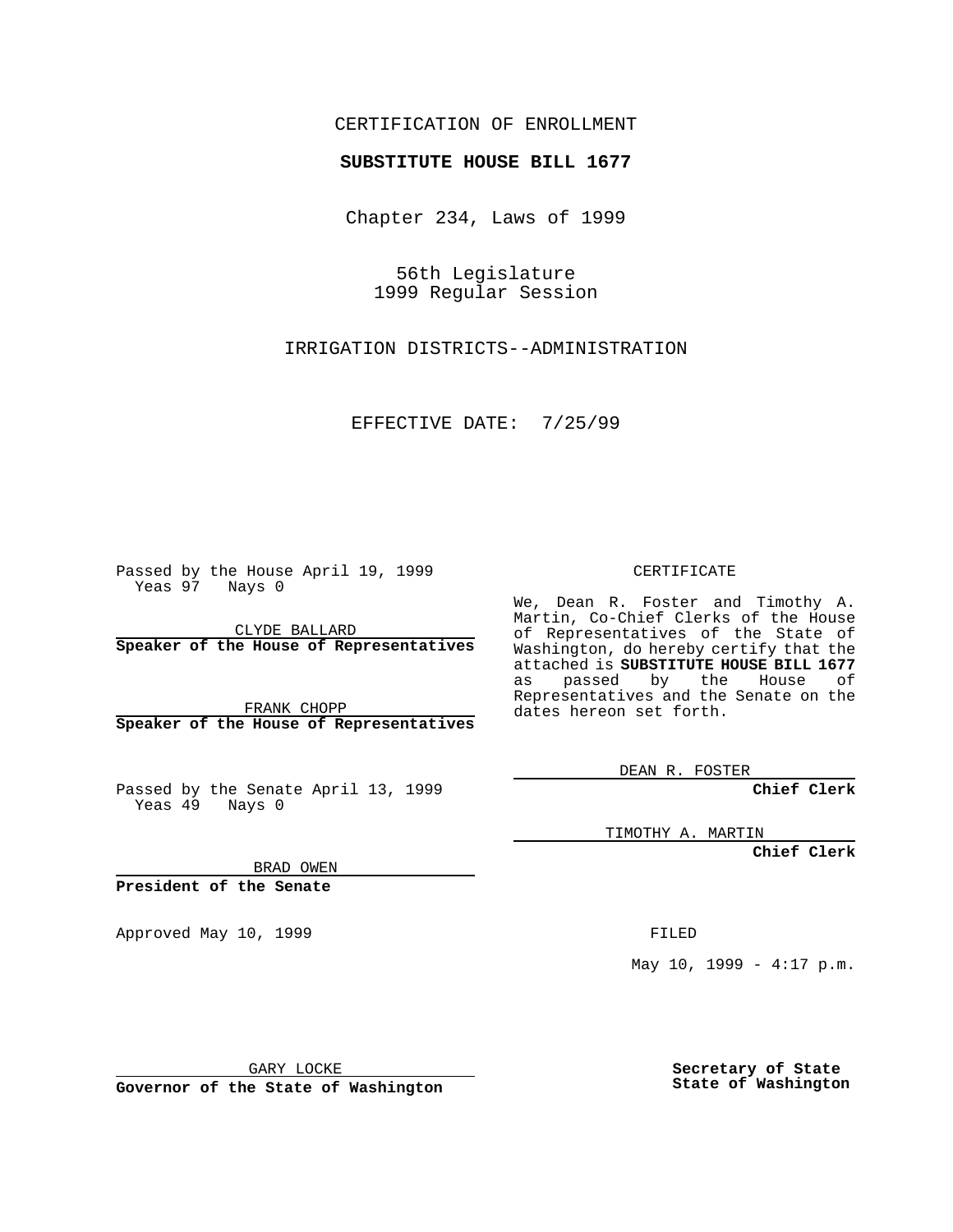## **SUBSTITUTE HOUSE BILL 1677** \_\_\_\_\_\_\_\_\_\_\_\_\_\_\_\_\_\_\_\_\_\_\_\_\_\_\_\_\_\_\_\_\_\_\_\_\_\_\_\_\_\_\_\_\_\_\_

\_\_\_\_\_\_\_\_\_\_\_\_\_\_\_\_\_\_\_\_\_\_\_\_\_\_\_\_\_\_\_\_\_\_\_\_\_\_\_\_\_\_\_\_\_\_\_

#### AS AMENDED BY THE SENATE

Passed Legislature - 1999 Regular Session

#### **State of Washington 56th Legislature 1999 Regular Session**

**By** House Committee on Agriculture & Ecology (originally sponsored by Representatives B. Chandler, Grant, G. Chandler, Linville, Mastin, Delvin and Parlette)

Read first time 03/01/1999.

 AN ACT Relating to the administration of irrigation districts; and adding new sections to chapter 87.03 RCW.

BE IT ENACTED BY THE LEGISLATURE OF THE STATE OF WASHINGTON:

 NEW SECTION. **Sec. 1.** A new section is added to chapter 87.03 RCW to read as follows:

 (1) Any irrigation district organized under this chapter may, for compensation, reimbursement, or otherwise, within limits established by the state Constitution, assist the owners of land receiving water distributed by the irrigation district or discharging, with the district's approval, water from the land into irrigation district- maintained facilities to finance, acquire, install, lease, and use equipment, fixtures, programs, and systems to conserve, improve, preserve, and efficiently use the land, water delivered by the irrigation district, or water discharged from the land into irrigation district-maintained facilities. Assistance may include, but is not limited to, grants, loans, and financing to purchase, lease, install, and use approved conservation, improvement, and preservation equipment, fixtures, programs, and systems. The equipment, fixtures, programs, and systems may be leased, purchased, or installed by a private